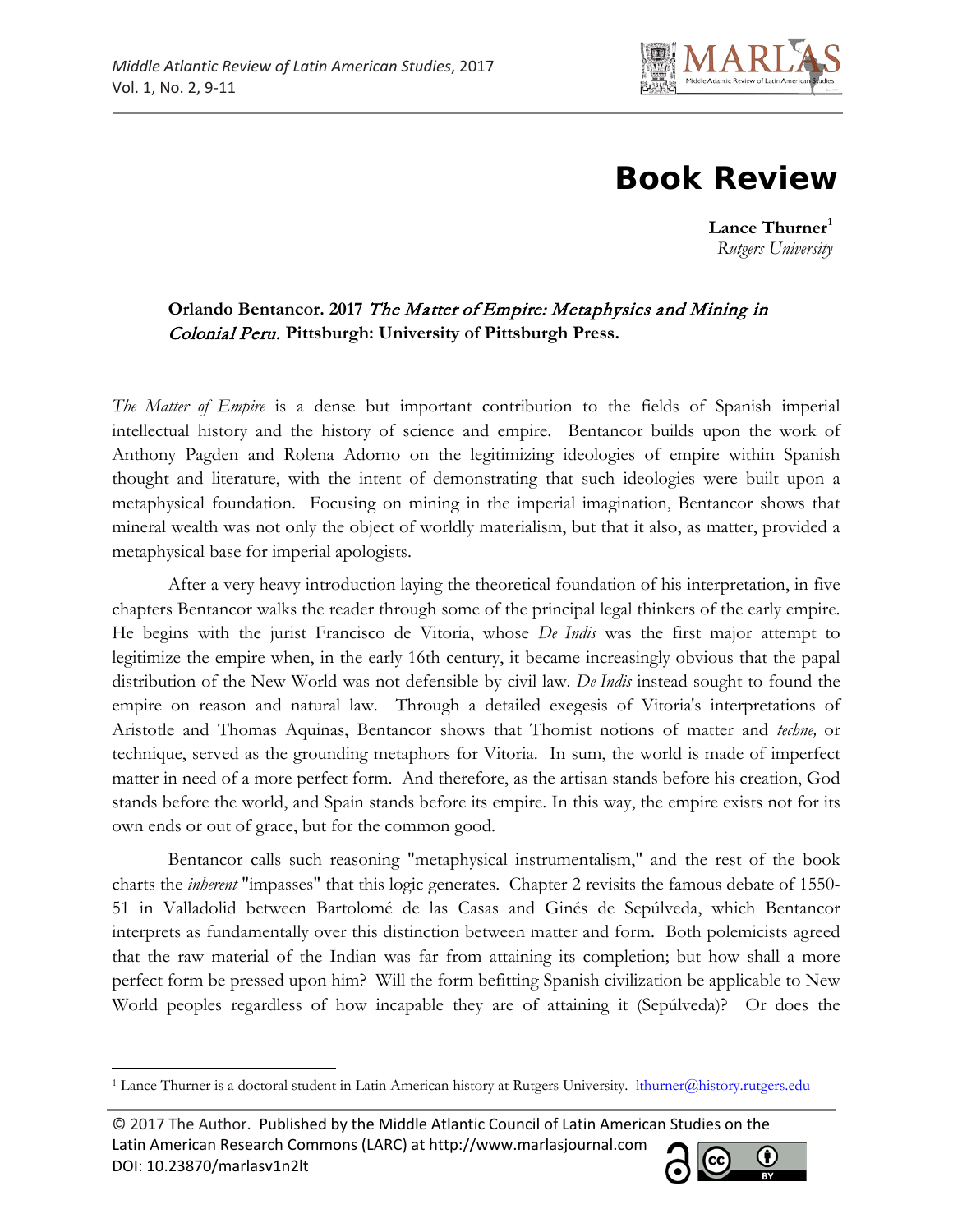uniqueness of Indian society mean it requires a novel and distinct form to carry it to maturation (Las Casas)?

The next two chapters bring us to the heart of the book, and here Bentancor is at his best. Chapter 3 follows the Jesuit scholar José de Acosta, whose work represents the apotheosis of Bentancor's metaphysical instrumentalism. By Acosta's age, the empire had significantly matured from chaotic conquest era to the systematic extraction of precious metals. In this context, the pressing intellectual concern was no longer justifying the conquest, but instead shifted to the problem of proper governance. Unlike most of his predecessors, Acosta brushed aside the judgment that Indians were "slaves by nature" and instead saw them as fundamentally improvable, and, in theory, quite capable of achieving the exalted civilization of the Spaniard. The problem was not their nature but their culture. This ideology gained implementation in the reforms of the Peruvian viceroy Francisco de Toledo (1571-73), who congregated Indians into *reducciones* and introduced the *mita* policy of forced labor in the silver mines. Chapter 4 then addresses three wellknown texts of the 1570s that sought to explain and justify Toledo's reforms. Here, Bentancor's objective is to show that the impetus of these reforms came not from the metropole, but from the colony; rather than following the directives of the sovereign, "the machinery of the empire started to become an independent entity." (227) The significance of this for Bentancor is that while the theory of metaphysical instrumentalism held that a subject applied to imperfect matter an improving form towards the end of the common good, in the matured empire, the colony has taken a life of its own. Rather than being the means towards an end, the self-perpetuation of the colony becomes the end in itself. Chapter 5 then concludes the book examining Juan de Solórzano Pereira's *Política indiana*  (1648), the last major *apología* for empire. With the empire unmistakably in decline, the faith that empire conforms to reason and natural law had abated and metaphysical instrumentalism "collapsed under the weight of its own contradictions" (296). No longer able to defend the empire on ecclesiastic, civil, or natural grounds, Solórzano settled on a modern, utopian formula: the empire is good for what it one day will become.

Bentancor has his sights aimed high. He argues that we hold with these thinkers nothing less than the birth of modernity. This nascent metaphysical instrumentalism, he writes, contains the central tension of modernity between the logic of technological domination (Heidegger) and that of "deterritorializing excess" (or, more commonly, commodification of surplus value for capital accumulation; Marx). The *mita* and the silver mines were supposed to be the *means* for achieving a worthy and natural *end*; however, they also created the free-flowing silver that financed the first age of global capitalism, and in so doing, gained a life of its own. Bentancor tries to show the ideological components of this in the correspondences and analogies of Acosta and Solórzano to argue that silver was not mere base matter -- the object of avarice -- but rather a propagating, exalted, almost magical mineral.

The strengths of the book are many, and for historians of Spanish intellectual history and science it is an important read. This is because of the daring way that it attempts to unite metaphysics with imperial reasoning, thereby pointing one way that Latin Americanists might bridge the considerable gulf that persists between materialist social and economic history and intellectual